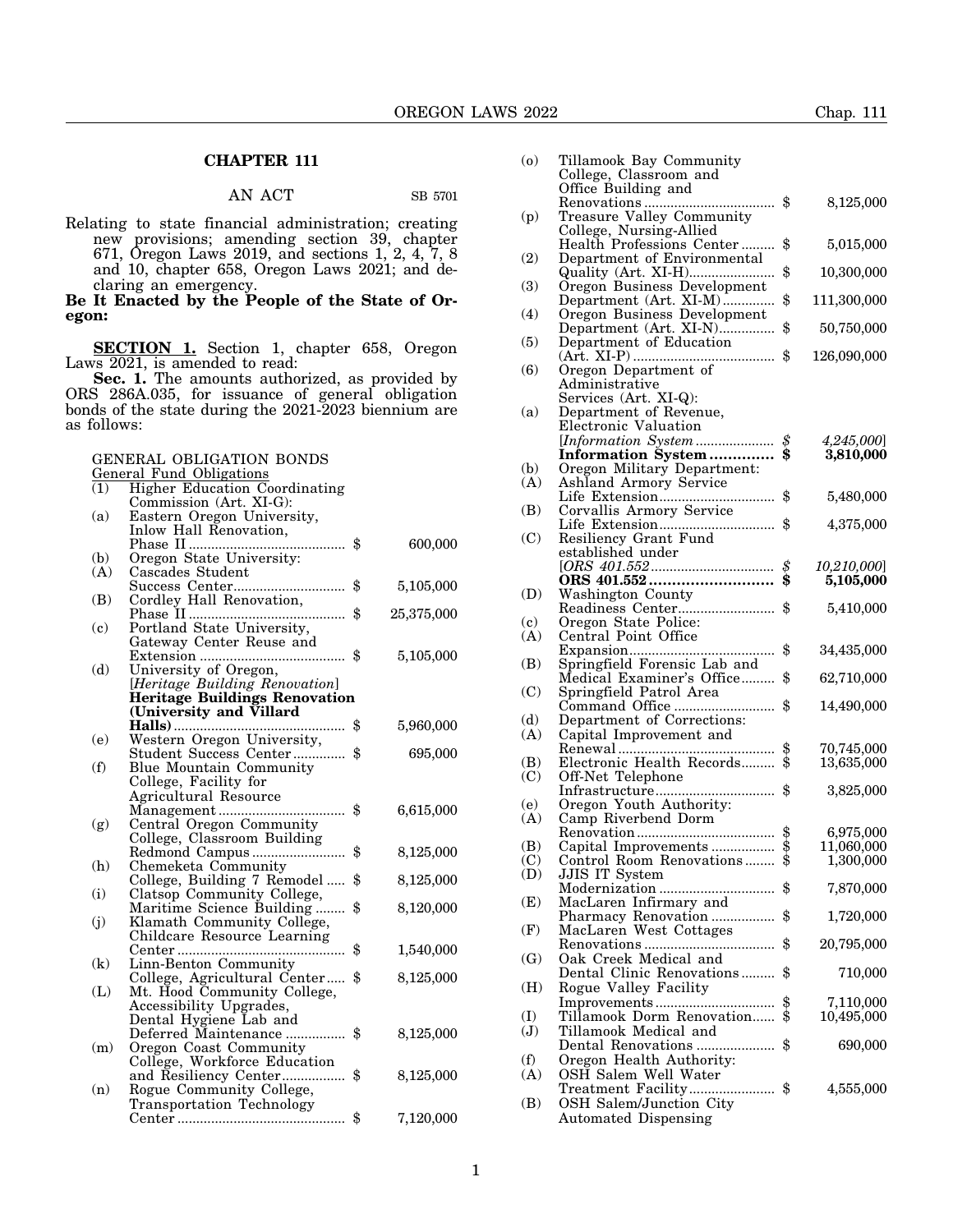# Chap. 111 OREGON LAWS 2022

|          |                                                 | \$       | 3,555,000   |
|----------|-------------------------------------------------|----------|-------------|
| (g)      | <b>Higher Education</b>                         |          |             |
|          | Coordinating Commission:                        |          |             |
| (A)      | Public Universities Capital                     |          |             |
|          | [Improvement and Renewal                        | \$       | 80,810,000] |
|          | <b>Improvement and Renewal</b>                  | \$       | 110,995,000 |
| (B)      | Eastern Oregon University,                      |          |             |
|          | Inlow Hall Renovation,                          |          |             |
|          |                                                 | \$       | 17,920,000  |
| (C)      | Oregon Institute of                             |          |             |
|          | Technology, OMIC R&D Center                     |          |             |
|          | for Additive Manufacturing                      |          |             |
|          | Innovation, Phase II                            | \$       | 5,105,000   |
| (D)      | Oregon State University:                        |          |             |
| (i)      | Cascades Student Success                        |          |             |
|          |                                                 | \$       | 8,930,000   |
| (ii)     | Cordley Hall Renovation,                        |          |             |
|          |                                                 | \$       | 61,690,000  |
| (E)      | Portland State University,                      |          |             |
|          | Gateway Center Reuse and                        | \$       | 45,585,000  |
| (F)      | University of Oregon,                           |          |             |
|          | [Heritage Building Renovation]                  |          |             |
|          | <b>Heritage Buildings Renovation</b>            |          |             |
|          | (University and Villard)                        |          |             |
|          |                                                 | \$       | 53,285,000  |
| (G)      | Western Oregon University,                      |          |             |
|          | Student Success Center                          | \$       | 20,920,000  |
| (H)      | FAMIS System Replacement                        | \$       | 5,105,000   |
| (h)      | Department of Education:                        |          |             |
| (A)      | Oregon School for the Deaf                      |          |             |
|          | ADA Restrooms<br>.                              | \$       | 1,065,000   |
| (B)      | Oregon School for the Deaf                      |          |             |
|          | Fire Alarm System                               |          |             |
|          |                                                 | \$       | 3,145,000   |
| (C)      | Oregon School for the Deaf                      |          |             |
|          | Windows Upgrade                                 | \$       | 1,425,000   |
| (i)      | <b>State Forestry Department:</b>               |          |             |
| (A)      | Capital Improvements                            | \$       | 2,464,209   |
| (B)      | Toledo Facility Replacement                     |          |             |
|          | .<br>State Parks and Recreation                 | \$       | 1,136,227   |
| (j)      |                                                 |          |             |
|          | Department, Capital                             | \$       |             |
| $\rm(k)$ | Improvement and Renewal<br>Oregon Department of |          | 50,750,000  |
|          | Fish and Wildlife,                              |          |             |
|          | Capital Improvement                             |          |             |
|          |                                                 | \$       | 5,105,000   |
| (L)      | Housing and Community                           |          |             |
|          | Services Department,                            |          |             |
|          | Local Innovation and Fast                       |          |             |
|          | Track (LIFT) Housing and                        |          |             |
|          | Permanent Supportive                            |          |             |
|          |                                                 | \$       | 413,490,000 |
| (m)      | Judicial Department:                            |          |             |
| (A)      | Benton County Courthouse                        | \$       | 20,730,000  |
| (B)      | Clackamas County                                |          |             |
|          |                                                 | \$       | 95,400,000  |
| (C)      | [Crook County Courthouse                        | \$       | 11,885,000] |
|          | Crook County Courthouse                         | \$<br>\$ | 16,330,000  |
| (D)      | Linn County Courthouse                          |          | 16,110,000  |
| (E)      | Supreme Court Building                          |          |             |
|          | Renovation<br>.                                 | \$       | 21,950,000  |
| (n)      | Legislative Administration                      |          |             |
|          | Committee[,]:                                   |          |             |
| (A)      | Document Publishing                             |          |             |
|          | and Management System \$                        |          | 4,310,000   |
| (B)      | Capitol Accessibility,                          |          |             |
|          | <b>Maintenance, and Safety</b>                  |          |             |

| (o)                        | <b>Phase III</b><br>.<br><b>Oregon Department of</b><br><b>Emergency Management,</b><br>Resiliency Grant Fund<br>established under | \$<br>19,865,000  |
|----------------------------|------------------------------------------------------------------------------------------------------------------------------------|-------------------|
|                            | Dedicated Fund Obligations                                                                                                         | \$<br>5,105,000   |
| (7)                        | Department of Veterans'                                                                                                            |                   |
|                            |                                                                                                                                    | \$<br>180,000,000 |
| (8)                        | Department of Environmental                                                                                                        |                   |
| (9)                        | Housing and Community                                                                                                              | \$<br>10,000,000  |
|                            | Services Department                                                                                                                | \$<br>50,000,000  |
| (10)                       | <b>Higher Education Coordinating</b><br>Commission (Art. XI-F(1)):                                                                 |                   |
| (a)                        | Oregon Institute of                                                                                                                |                   |
|                            | Technology, New Residence                                                                                                          |                   |
|                            |                                                                                                                                    | 55,650,000        |
| (b)                        | Oregon State University,                                                                                                           |                   |
|                            | Reser Stadium West                                                                                                                 |                   |
|                            |                                                                                                                                    | \$<br>40,555,000  |
| $\left( \mathbf{c}\right)$ | Portland State University,                                                                                                         |                   |
|                            | Gateway Center Reuse                                                                                                               |                   |
|                            | and Extension  \$                                                                                                                  | 18,300,000        |
| (11)                       | Oregon Department of<br>Administrative Services                                                                                    |                   |
|                            | $(Art. XI-Q):$                                                                                                                     |                   |
| (a)                        | <b>Executive Building Interior</b>                                                                                                 |                   |
|                            | and Seismic Renovation                                                                                                             | \$<br>45,620,000  |
| (b)                        | Justice Building Exterior                                                                                                          |                   |
|                            |                                                                                                                                    | \$<br>3,555,000   |
| $\left( \mathbf{c}\right)$ | North Valley Complex                                                                                                               |                   |
|                            | Infrastructure Upgrades/                                                                                                           |                   |
|                            | [Tenant Improvements                                                                                                               | \$<br>60,820,000] |
|                            | Tenant Improvements                                                                                                                | 74,015,000        |
| (d)                        | Portland State Office                                                                                                              |                   |
|                            | Building Improvements                                                                                                              | \$<br>8,730,000   |
| (e)                        | Revenue Building Electrical                                                                                                        |                   |
|                            |                                                                                                                                    | \$<br>7,120,000   |
| (f)                        | Yellow Parking Lot Paving                                                                                                          | 4,055,000         |
| (g)                        | <b>State Forestry Department:</b>                                                                                                  |                   |
| (A)                        | Capital Improvements                                                                                                               | \$<br>2,420,791   |
| (B)                        | Toledo Facility Replacement,                                                                                                       | \$                |
| (h)                        | .<br>Oregon Liquor and Cannabis                                                                                                    | 1,578,773         |
|                            | Commission:                                                                                                                        |                   |
| (A)                        | Liquor Warehouse Conveyor                                                                                                          |                   |
|                            |                                                                                                                                    | 10,175,000]       |
|                            | <b>System </b>                                                                                                                     | 15,205,000        |
| (B)                        | Liquor Warehouse Land                                                                                                              |                   |
|                            |                                                                                                                                    | \$<br>53,170,000] |
|                            | and Building                                                                                                                       | \$<br>131,880,000 |
| (C)                        | Liquor Warehouse                                                                                                                   |                   |
|                            | [Management IT System                                                                                                              | \$<br>27,390,000] |
|                            | Management IT System                                                                                                               | \$<br>27,360,000  |
| $\bf(i)$                   | <b>Department of Justice,</b>                                                                                                      |                   |
|                            | <b>Legal Tools Replacement</b>                                                                                                     |                   |
|                            |                                                                                                                                    | \$<br>5,105,000   |
|                            | Total General Obligation                                                                                                           |                   |
|                            |                                                                                                                                    | \$2,252,290,200]  |
|                            |                                                                                                                                    | \$2,408,360,000   |

**SECTION 2.** Section 2, chapter 658, Oregon Laws 2021, is amended to read:

**Sec. 2.** The amounts authorized, as provided by ORS 286A.035, for issuance of revenue bonds of the state during the 2021-2023 biennium are as follows: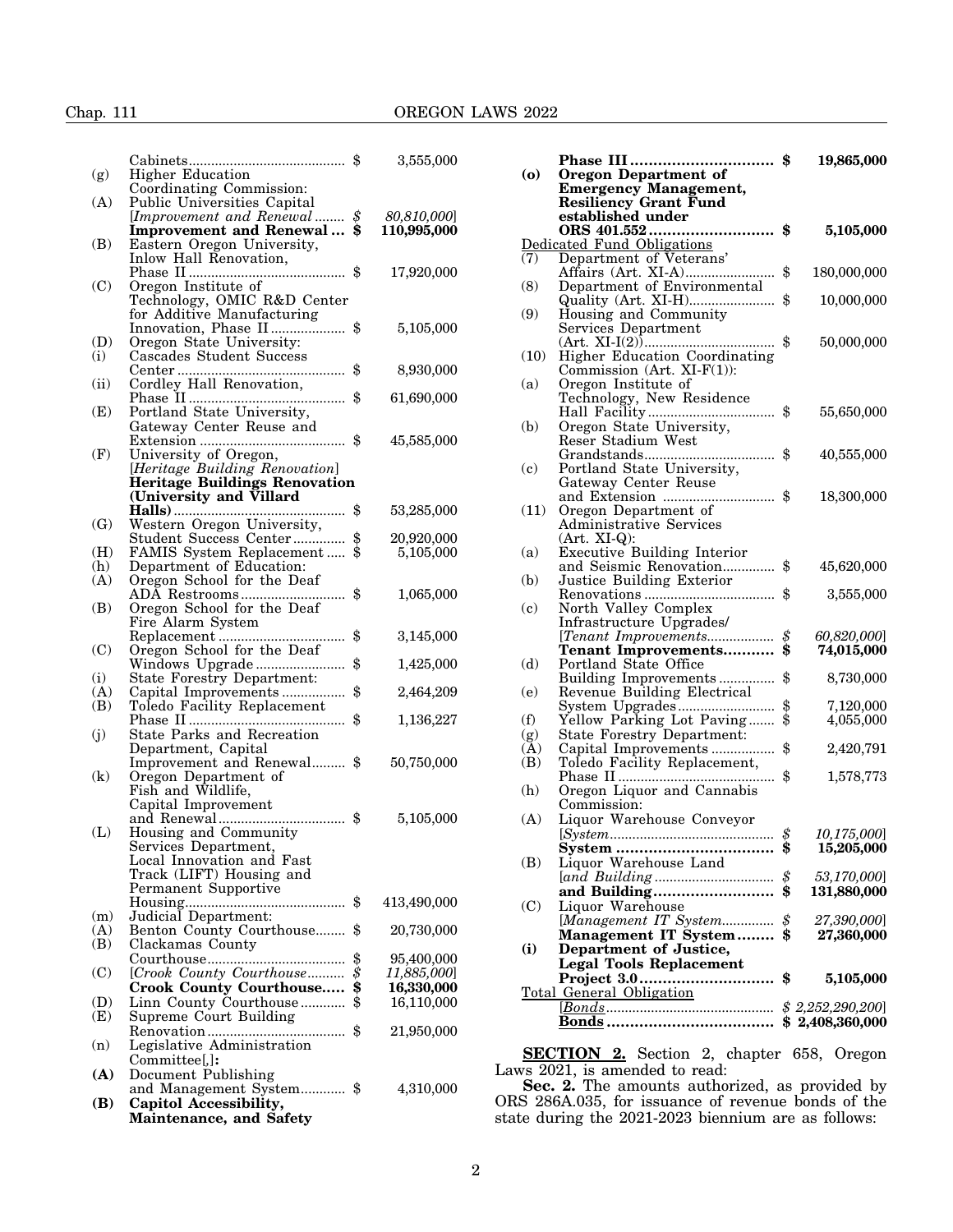| REVENUE BONDS                           |                     |
|-----------------------------------------|---------------------|
| Direct Revenue Bonds                    |                     |
| Housing and Community                   |                     |
| Services Department \$                  | 500,000,000         |
| Department of                           |                     |
|                                         | \$<br>880,000,000   |
| Oregon Business Development             |                     |
|                                         | \$<br>30,000,000    |
| Oregon Department of                    |                     |
| Administrative Services,                |                     |
| [Lottery Revenue Bonds  \$ 492,440,000] |                     |
| Lottery Revenue Bonds  \$ 515,510,000   |                     |
| Total Direct Revenue                    |                     |
|                                         |                     |
|                                         |                     |
| Pass-Through Revenue Bonds              |                     |
| <b>Oregon Business Development</b>      |                     |
| Department, Industrial                  |                     |
| Development Bonds \$                    | 600,000,000         |
| Oregon Business Development             |                     |
| Department, Beginning and               |                     |
| Expanding Farmer Loan                   |                     |
|                                         |                     |
|                                         |                     |
| Housing and Community                   |                     |
| Services Department  \$ 1,300,000,000   |                     |
| Total Pass-Through Revenue              |                     |
| Bonds                                   |                     |
|                                         |                     |
| <u>Total Revenue Bonds</u>              | \$<br>4,828,010,000 |

**SECTION 3.** Section 4, chapter 658, Oregon Laws 2021, is amended to read:

**Sec. 4.** (1) For calendar year 2022, the amount of [*\$442,862,385*] **\$467,077,050** is allocated for private activity bonds, as provided in ORS 286A.615, as follows:

| (a)   | Oregon Business Development                              |             |
|-------|----------------------------------------------------------|-------------|
|       | Department, Industrial                                   |             |
|       |                                                          | 40,000,000  |
| (b)   | Oregon Business Development                              |             |
|       | Department, Beginning and                                |             |
|       | Expanding Farmer Loan                                    |             |
|       | S                                                        | 1,000,000   |
| (c)   | Housing and Community                                    |             |
|       |                                                          | 250,000,000 |
| (d)   | Private Activity Bond                                    |             |
|       | \$                                                       | 151,862,385 |
|       |                                                          | 176,077,050 |
|       | $(2)$ For calendar year 2023, the                        | amount of   |
|       | $[\$442,862,385]$ \$467,077,050 is allocated for private |             |
|       | activity bonds, as provided in ORS 286A.615, as fol-     |             |
| lows: |                                                          |             |

| (a) | Oregon Business Development                      |               |              |
|-----|--------------------------------------------------|---------------|--------------|
|     | Department, Industrial                           |               |              |
|     |                                                  |               | 40,000,000   |
| (b) | Oregon Business Development                      |               |              |
|     | Department, Beginning and                        |               |              |
|     | Expanding Farmer Loan                            |               |              |
|     |                                                  |               | 1,000,000    |
| (c) | Housing and Community                            |               |              |
|     | Services Department                              |               | 250,000,000  |
| (d) | Private Activity Bond                            |               |              |
|     |                                                  | $\mathcal{S}$ | 151,862,385] |
|     |                                                  |               | 176,077,050  |
|     | (3) If an increase in this state's population, a |               |              |
|     | figiont ingresses in the Consumer Drive Index or |               |              |

sufficient increase in the Consumer Price Index or a change in federal law allows the private activity

bond limit as set by the Internal Revenue Code of 1986, as amended, to exceed [*\$442,862,385*] **\$467,077,050** during the 2022 calendar year or [*\$442,862,385*] **\$467,077,050** during the 2023 calendar year, the increase is allocated to the Private Activity Bond Committee.

**SECTION 4.** Section 7, chapter 658, Oregon Laws 2021, is amended to read:

**Sec. 7.** (1) Out of the amount specified in section 1 (6)(m)(A) [*of this 2021 Act*], **chapter 658, Oregon Laws 2021,** the State Treasurer may issue Article XI-Q bonds in an amount not to exceed \$20,383,129 of net proceeds for the purposes and in the manner specified in section 8, chapter 705, Oregon Laws 2013, plus an amount estimated by the State Treasurer to pay estimated bond-related costs.

(2) Out of the amount specified in section 1 (6)(m)(B) [*of this 2021 Act*], **chapter 658, Oregon** XI-Q bonds in an amount not to exceed \$94,500,000 of net proceeds for the purposes and in the manner specified in section 8, chapter 705, Oregon Laws 2013, plus an amount estimated by the State Treasurer to pay estimated bond-related costs.

(3) Out of the amount specified in section 1 (6)(m)(C) [*of this 2021 Act*], **chapter 658, Oregon Laws 2021,** the State Treasurer may issue Article XI-Q bonds in an amount not to exceed [*\$11,700,000*] **\$16,116,705** of net proceeds for the purposes and in the manner specified in section 8, chapter 705, Oregon Laws 2013, plus an amount estimated by the State Treasurer to pay estimated bond-related costs.

(4) Out of the amount specified in section 1 (6)(m)(D) [*of this 2021 Act*], **chapter 658, Oregon Laws 2021,** the State Treasurer may issue Article XI-Q bonds in an amount not to exceed \$15,900,000 of net proceeds for the purposes and in the manner specified in section 8, chapter 705, Oregon Laws 2013, plus an amount estimated by the State Treasurer to pay estimated bond-related costs.

(5) For purposes of sections 8 and 9, chapter 705, Oregon Laws 2013, and section 64, chapter 723, Oregon Laws 2013, bonds issued pursuant to this section are considered to be bonds issued pursuant to section 8, chapter 705, Oregon Laws 2013.

(6) Bonds may not be issued pursuant to section 1 (6)(m)(A), (B), (C) or (D) [*of this 2021 Act*]**, chapter 658, Oregon Laws 2021,** except as provided in this section.

**SECTION 5.** Section 8, chapter 658, Oregon Laws 2021, is amended to read:

**Sec. 8. (1)** From the net proceeds of bonds issued under section 1 (6)(b)(C) [*of this 2021 Act*], **chapter 658, Oregon Laws 2021,** the Office of Emergency Management may expend a maximum of [*\$2,000,000*] **\$1,000,000** for urban search and rescue preparedness equipment.

**(2) From the net proceeds of bonds issued under section 1 (6)(o), chapter 658, Oregon Laws 2021, the Oregon Department of Emergency Management may expend a maximum of**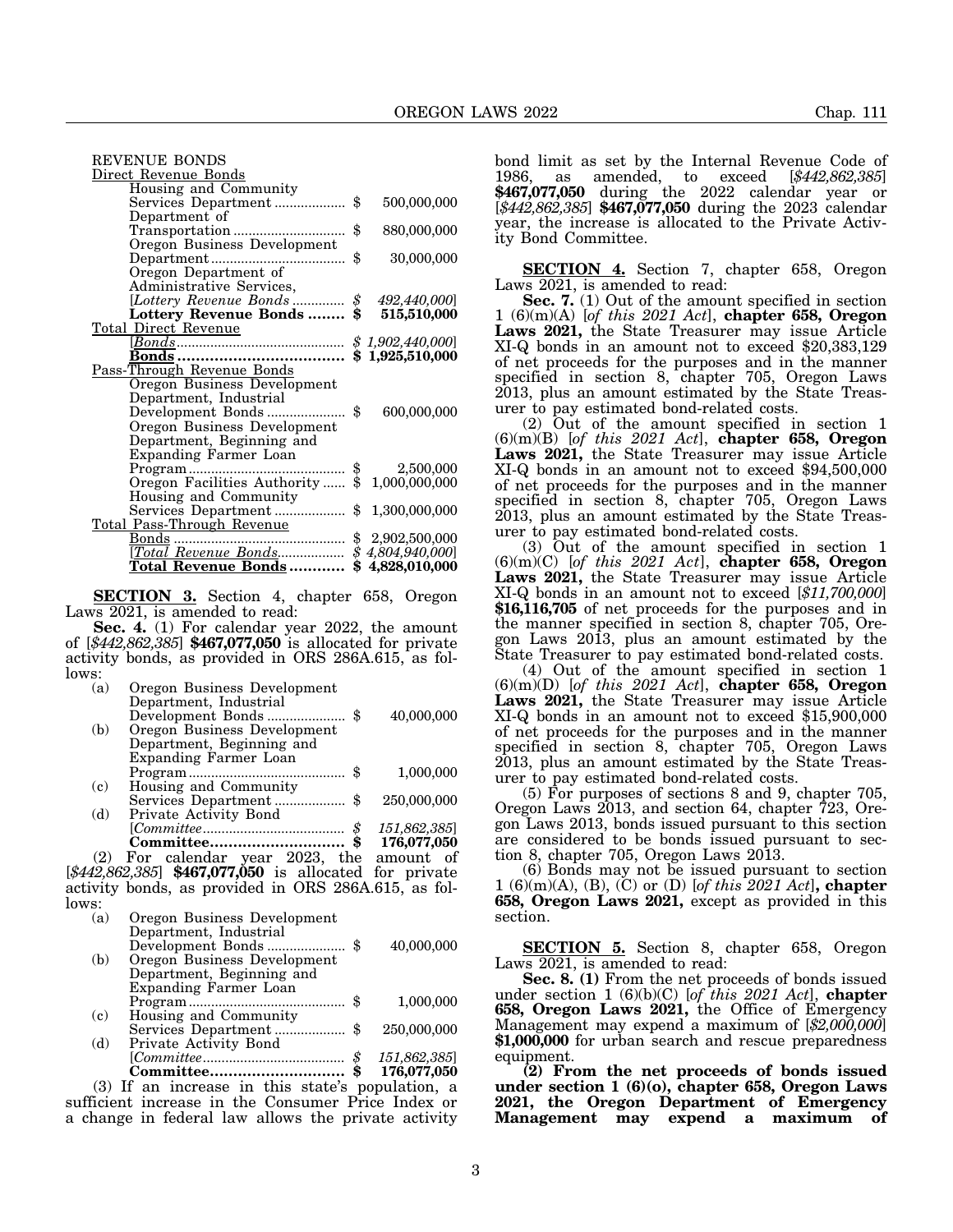### **\$1,000,000 for urban search and rescue preparedness equipment.**

**SECTION 6.** Section 10, chapter 658, Oregon Laws 2021, is amended to read:

**Sec. 10.** (1) A public university that is carrying out a qualified project shall require each contractor in a contract with an estimated cost of \$200,000 or greater to:

(a) Employ apprentices to perform 15 percent of the work hours that workers in apprenticeable occupations perform under the contract, in a manner consistent with the apprentices' respective apprenticeship training programs;

(b) Establish and execute a plan for outreach, recruitment and retention of women, minority individuals and veterans to perform work under the contract, with the aspirational target of having at least 15 percent of total work hours performed by individuals in one or more of those groups;

(c) Provide health insurance and retirement benefits to workers; and

(d) Require any subcontractor engaged by the contractor to abide by the requirements set forth in paragraphs (a), (b) and (c) of this subsection, if the work to be performed under the subcontract has an estimated cost of \$200,000 or greater.

(2) On or before February 1 of each year, each public university that is carrying out a qualified project shall report to the Joint Committee on Ways and Means or Joint Interim Committee on Ways and Means, as part of the report required under ORS 350.379, on:

(a) The amount of work performed on qualified projects by apprentices;

(b) The amount of work performed on qualified projects by women, minority individuals and veterans; and

(c) The types and costs of health insurance and retirement benefits provided to workers by contractors and subcontractors.

(3) The requirements of this section are in addition to, and not in lieu of, the requirements imposed under ORS 350.379.

(4) As used in this section:

(a) "Apprentice" has the meaning given that term in ORS 660.010.

(b) "Apprenticeable occupation" has the meaning given that term in ORS 660.010.

(c) "Apprenticeship training program" means the total system of apprenticeship that a particular local joint committee, as defined in ORS 660.010, operates, including the local joint committee's registered standards and all other terms and conditions for qualifying, recruiting, selecting, employing and training apprentices in an apprenticeable occupation.

(d) "Minority individual" has the meaning given that term in ORS 200.005.

(e) "Qualified project" means the following capital construction projects:

(A) The Eastern Oregon University Inlow Hall Renovation, Phase II referenced in section  $1 \frac{1}{2}$ [*of this 2021 Act*]**, chapter 658, Oregon Laws 2021**;

(B) The Oregon State University Cascades Student Success Center referenced in section 1 (1)(b)(A) [*of this 2021 Act*]**, chapter 658, Oregon Laws 2021**;

(C) The Oregon State University Cordley Hall Renovation, Phase II referenced in section  $1 \cdot (1)(b)(B)$ [*of this 2021 Act*]**, chapter 658, Oregon Laws 2021**;

(D) The Portland State University Gateway Center Reuse and Extension referenced in section 1 (1)(c) [*of this 2021 Act*]**, chapter 658, Oregon Laws**

**2021**; The University of Oregon Heritage [*Building*] **Buildings** Renovation **(University and Villard Halls)** referenced in section 1 (1)(d) [*of this 2021 Act*]**, chapter 658, Oregon Laws 2021**; and

(F) The Western Oregon University Student Success Center referenced in section 1 (1)(e) [*of this*

*2021 Act*]**, chapter 658, Oregon Laws 2021**. (f) "Veteran" has the meaning given that term in ORS 408.225.

(g) "Woman" has the meaning given that term in ORS 200.005.

**SECTION 7.** Section 39, chapter 671, Oregon Laws 2019, as amended by section 18, chapter 682, Oregon Laws 2021, is amended to read:

**Sec. 39.** (1) For the biennium beginning July 1, 2021, at the request of the Oregon Department of Administrative Services, after the department consults with the Department of Veterans' Affairs, the State Treasurer is authorized to issue lottery bonds pursuant to ORS 286A.560 to 286A.585 in an amount that produces \$6 million in net proceeds for the purposes described in subsection  $(2)$  of this section, plus an additional amount estimated by the State Treasurer to be necessary to pay bond-related costs.

(2) Net proceeds of lottery bonds issued under this section must be transferred to the Department of Veterans' Affairs for deposit in the Veterans' Affordable Housing Fund, established in section 40, chapter 671, Oregon Laws 2019, for distribution to Salem Y Veterans Housing to construct veterans' affordable housing in Salem**, which may include the acquisition of land for veterans' affordable**

(3) The Legislative Assembly finds that the use of lottery bond proceeds will create jobs, further economic development, finance public education or restore and protect parks, beaches, watersheds and native fish and wildlife, and is authorized based on the following findings:

(a) Having housing for at-risk populations is essential to Oregon's healthy economic growth.

(b) A severe shortage of affordable housing exists in Oregon, and market indicators demonstrate a growing gap between the supply of and the demand for affordable housing.

**SECTION 8. (1) For the biennium ending June 30, 2023, at the request of the Oregon Department of Administrative Services, after the**